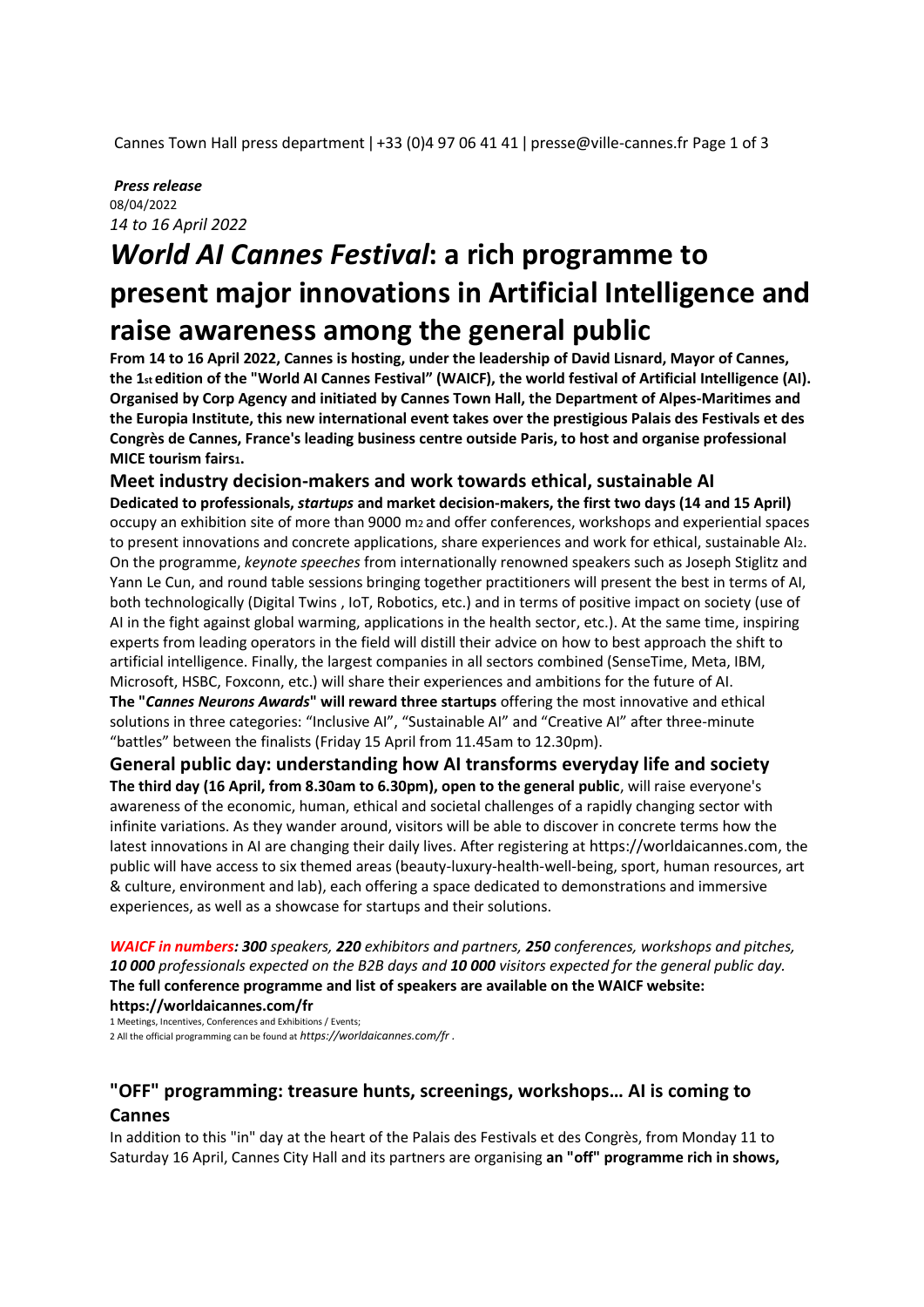**games, screenings and entertainment**, across the city (*information, prices and timetables at www.cannes.com*):

• **from 11 to 15 April** in Cannes' media libraries: **screening of very short films** on the history of artificial intelligence;

• **from 11 to 16 April** in the city's media libraries, at the *Autour d'un livre* bookstore, at Fnac and the Leclerc Coeur de Ranguin cultural space: **setting up of "corners"** with books on the theme of AI; • **13 April** at the Ranguin media library (open from 10.00am to 6.00pm): provision of a **terminal with touch screen offering fun activities** for children;

• **13 and 14 April** from 10.00am to 6.00pm at the Georges Méliès University Campus (with *Prizoners Fréjus*): **escape game Alixis The Maleficent**! (3/6 players, 45 min, register on www.my.weezevent.com/escaperoom);

• **14 April** from 1.00pm to 5.00pm at the Palais des Victoires (with *Volt Events*): **Hado tournament**  (dodgeball in augmented reality) for 11-17-year-olds in teams of three (info 04 97 06 43 50);

• **14 April** at 2.30pm at Espace Miramar (with *Cannes Cinéma*): **screening of the film** *Ex Machina* **by Alex Garland** (original version with French subtitles, 1 hr 48, info and prices: 04 97 06 45 15) followed by a debate led by speaker Laurence Vanin;

• **15 April** at 2.30pm at Espace Miramar (with *Cannes Cinéma*): **screening of the film** *Eva* **by Kike Maillo**  (original version with French subtitles, 1 hr 34, info and prices: 04 97 06 45 15) followed by a debate led by speaker Laurence Vanin;

• **from 15 April (9.00am) to 16 April (1.00pm)** (with the *startup XR*): **AI Challenge treasure hunt** inviting visitors to explore central Cannes and enrich their knowledge of AI by answering puzzles using QR codes. Prizes to be won provided by partner retailers (draw on 16 April at 4.00pm at the Tourist Office, solve at least 20 puzzles to take part in the draw. Info 04 97 06 42 22);

• **15 April from 10.00am to 12.00pm and 2.00pm to 5.00pm at the Bastide Rouge business incubator**  (with *Mootion*): **Chasse Taupe**, game for young people presented on the Moove terminal, a contactless interactive screen based on integrated AI (info 04 97 06 42 22);

• **15 April from 2.00pm to 5.00pm at the Georges-Méliès University Campus** (with *UCA*, the *CTEL*  laboratory and the Nice Conservatory): presentation of **Table Moving**, a sound installation that mixes a generative electroacoustic creation whose sound material was co-created using artificial intelligence technologies and snippets of text generated by "machine learning" (info 04 89 15 48 02);

• **15 April from 2.00pm to 5.00pm at the Georges Méliès University Campus** (with *UCA*, the *CTEL*  laboratory and *AIbstract*): **MusicIA**, workshop (six 15-minute sessions) with students who perform compositions generated by the app developed by the startup *AIbstract*. Explanation of the research work, generation of a piece and improvised playing via computer (info 04 89 15 48 02);

• **14 April from 11.00am to 3.45pm and 15 April from 10.00am to 3.45pm, demonstration of an autonomous shuttle** in conjunction with the Mediterranean Institute for Environmental Risk and Sustainable Development (IMREDD). It will run along the Pantiero (5-minute circuit, up and down at the access road to the Palais car park). The public can board this shuttle (free of charge) after prior registration on the IMREDD website. A pioneering project as part of the "Regions & Autonomous Shuttles" partnership chair between Cannes Town Hall, the Cannes Lérins Agglomeration, the University of the Côte d'Azur and IMREDD.

### **New technologies: Cannes takes over the metaverse, a European first!**

**Saturday 16 April from 4.00pm to 4.30pm**, at the Palais des Festivals et des Congrès, a conference led by Charles-Henri Puaux, president of the Cannes company Pertimm, will present the innovative project carried out jointly with Cannes Town Hall by **digitisation of iconic sites and buildings in Cannes in the form of** *Non Fungible Tokens* **(NFTs)**. These will be integrated into the *blockchain3* then sold as unique intangible goods, with a certificate of authenticity, at an auction organised during the Cannes Lions International Festival of Creativity (20-24 June). Acquirers can then insert these NFTs on the metaverse platform of their choice. **This pioneering operation at the European level aims to promote the attractiveness of Cannes as a destination through the promotion of municipal heritage**. Furthermore, it continues the unerring desire of David Lisnard, Mayor of Cannes, to **make the Cannes region a pioneering laboratory for experimenting with new technologies**.

**A "smart" perfume dedicated to the WAICF**